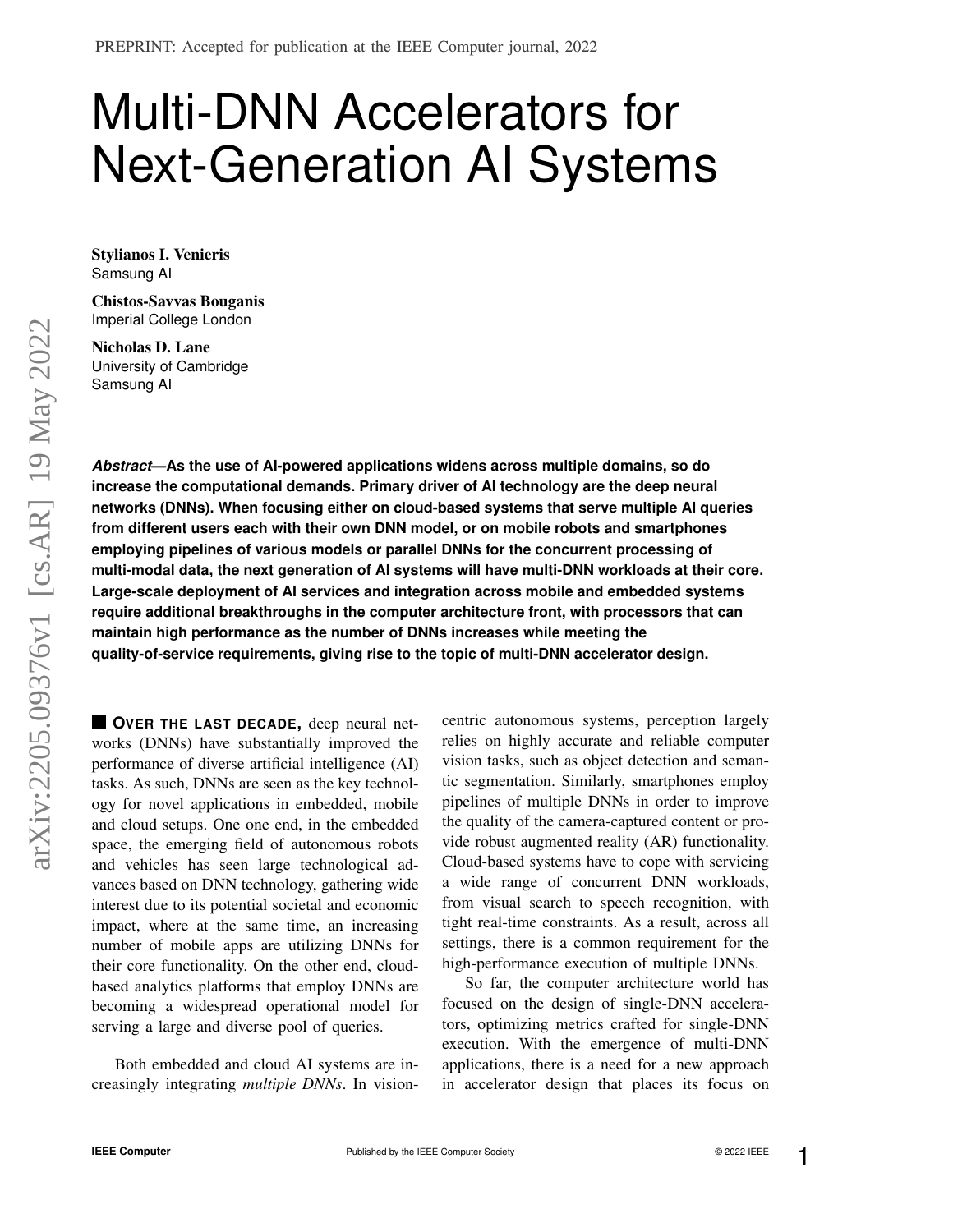### Department Head

<span id="page-1-0"></span>

Figure 1: Multi-DNN systems appear either as grouped DNNs in pipelines [\(1a\)](#page-1-0), in parallel performing independent tasks  $(1b)$  or cascaded for efficient inference  $(1c)$ .

the demands and characteristics of such applications. Departing from the single-DNN accelerator paradigm, this new class of multi-DNN computer architectures should process multiple DNNs, capitalizing on properties that are unique to DNN workloads, such as cross-DNN similarities and resilience to reduced precision, and aiming to deliver on multi-DNN metrics, such as maximizing the combined throughput while satisfying the individual latency constraints.

To this end, there is a need to re-examine several concepts related to DNN accelerator design through the lens of multi-DNN systems, in order to design the next generation of AI accelerators. This process involves the radical rethinking of well-established architectural decisions that were tailored for single-DNN execution, a reprioritization of which hardware components are crucial, and the eventual development of novel and efficient multi-DNN accelerator designs.

However, there are several factors that increase the complexity of designing a multi-DNN accelerator, necessitating further the need for special treatment. First, DNNs come in various forms, giving rise to *diverse workloads*. Depending on the characteristics of the target task, DNNs adopt different topologies, types and number of layers. This directly impacts critical workload dimensions, including the memory footprint, number of operations, computation-tocommunication ratio, parallelization potential and resilience to approximate computing techniques. Second, many applications consist of *pipelines* of DNNs that feed into each other (Figure [1\)](#page-1-0), creating dependencies and calling for careful architecture design and co-scheduling. Third, depending on the deployment scenario, the demands vary significantly in terms of accuracy, latency and throughput across DNNs, leading to wide *performance objectives' variability* and *multi-objective requirements*.

In this paper, we argue that multi-DNN ac-

celerators can be the key component that drives the next generation of AI systems. We start by presenting their processing requirements and performance criteria. Then, we discuss the current progress in multi-DNN computer architectures and identify their major components, the common challenges and various optimization techniques. Finally, we conclude by outlining open questions and future research directions.

# 2 OBJECTIVES OF A MULTI-DNN ACCELERATOR

The design of multi-DNN accelerators calls for a shift of methodological paradigm compared to the more mature design flows for conventional single-DNN accelerators. This stems from two orthogonal issues: *i)* the diversity of workloads in future AI systems and *ii)* the unique performance criteria of multi-DNN systems.

#### **2.1 Workload Diversity**

Multi-DNN accelerators are required to support a wide range of AI applications while remaining as future-proof as possible, in order to make efficient use of their resources and amortize their cost. As such, being able to identify and serve future DNN workloads plays a decisive role in the design of a multi-DNN accelerator.

Nevertheless, this is challenged by the current trend towards *task-specialized families of model architectures*. To push the accuracy of each task, the ML community develops DNNs that are optimized for the target task, leading to diverse topologies and, in turn, to workloads with different needs and characteristics.

For instance, object recognizers and detectors typically employ compute-bound CNNs, while video analyzers are increasingly relying on memory-intensive 3D CNNs. Other tasks such as image/video super-resolution and semantic segmentation maintain high-frequency details about the input image throughout the model in order to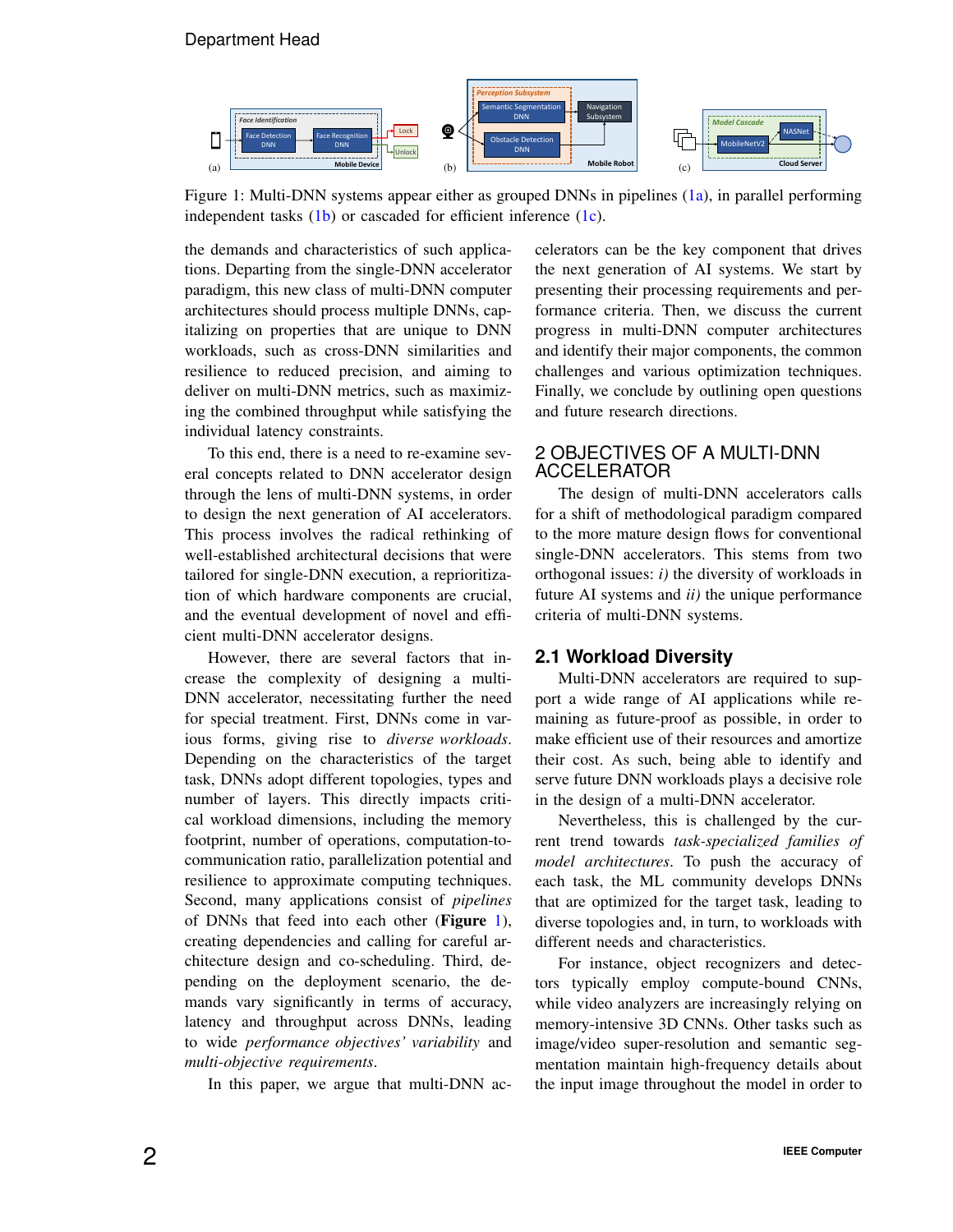produce high-quality outputs. This property leads to an order of magnitude higher computational and memory demands over classification DNNs.

For natural language processing (NLP) and automatic speech recognition (ASR) tasks, existing systems are dominated by RNNs (*e.g.* LSTMs/GRUs) and Transformers, with the latter also gaining traction for computer vision tasks. In contrast to the aforementioned DNNs that are primarily compute-bound, these model families are dominated by matrix-vector multiplications and are hence memory-bound. As such, designing an accelerator that can serve with high performance both compute- and memory-bound DNNs constitutes a major challenge.

#### Upcoming DNN Workloads

In addition to the traditional DNN workloads, there is growing interest for new classes of models, with unique characteristics that further diversify the DNN workloads of the future.

**Dynamic DNNs** Recently, numerous adaptive DNN architectures have been proposed [\[1\]](#page-8-0). With the goal of exploiting the variability in complexity across inputs, this class of DNNs can tunably scale their computational needs through either layer/channel skipping or early-exiting mechanisms. Despite their theoretical benefits, dynamic models break the conventionally *static workload* of DNNs - a property that has been broadly exploited to design DNN-tailored accelerators.

Implications: The uncertainty on scheduling poses severe challenges in both designing an efficient pipeline and co-scheduling dynamic models in multi-DNN settings. As such, there is a need for new hardware techniques that are able to efficiently cope with dynamicity.

**Graph NNs** The recent progress in graph neural networks (GNNs) has led to their broad usage for the processing of graph-organized data. From a workload perspective, GNNs come with unique challenges: *i)* the diversity of GNN models, which may include edge, vertex or graphwide updates and various aggregation functions. This affects both the type (*e.g.* dense or sparse) and distribution of computation across the graph; *ii)* the dependence of the workload on the input graph, which affects the size, sparsity and shape of feature vectors. Each GNN's balance of dense and sparse computations and computeand memory-bound operations poses a challenge in deriving a suitable hardware accelerator; and *iii)* the diverse performance requirements, from throughput-driven recommender systems with large-scale graphs to low-latency object or fraud detection. Placing throughput or latency first determines the type of optimizations that can be exploited by the underlying hardware. Overall, challenges *i)* and *ii)* impact crucial architectural decisions, such as the allocation of resources for dense or sparse processing elements (PEs), the selection of dataflow and the scheduling policy, while *iii)* sets constraints on the hardware-level techniques that can be employed.

Implications: GNNs differ significantly from the well-studied CNN and RNN workloads and call for tailored hardware solutions that address their scalability and performance needs, especially in application with multiple GNNs or with GNNs co-located with other DNNs.

**NAS-generated DNNs** The expanding adoption of neural architecture search (NAS) for the design of highly accurate models can further increase the workload heterogeneity of future DNNs. The automated nature of NAS often leads to nonintuitive topologies with complex and irregular connectivity among layers, up to the extreme of randomly wired networks.

Implications: Compiling these DNNs or deriving even a single-DNN custom accelerator becomes a difficult task. This challenge propagates to the design of multi-DNN accelerators, by further diversifying the workloads that need to be served.

**Variably Quantized DNNs** The broad use of quantization for model compression imposes another dimension of heterogeneity. Different DNNs exhibit variable resilience to quantization, with some models quantized down to very narrow bitwidths (*e.g.* binary or ternary), while others tolerating only 32-bit or 16-bit floating-point data types without severely degrading the accuracy.

Implications: Multi-DNN accelerators are faced with the major challenge of supporting models quantized in potentially different wordlengths while sustaining high resource utilization and without penalizing performance.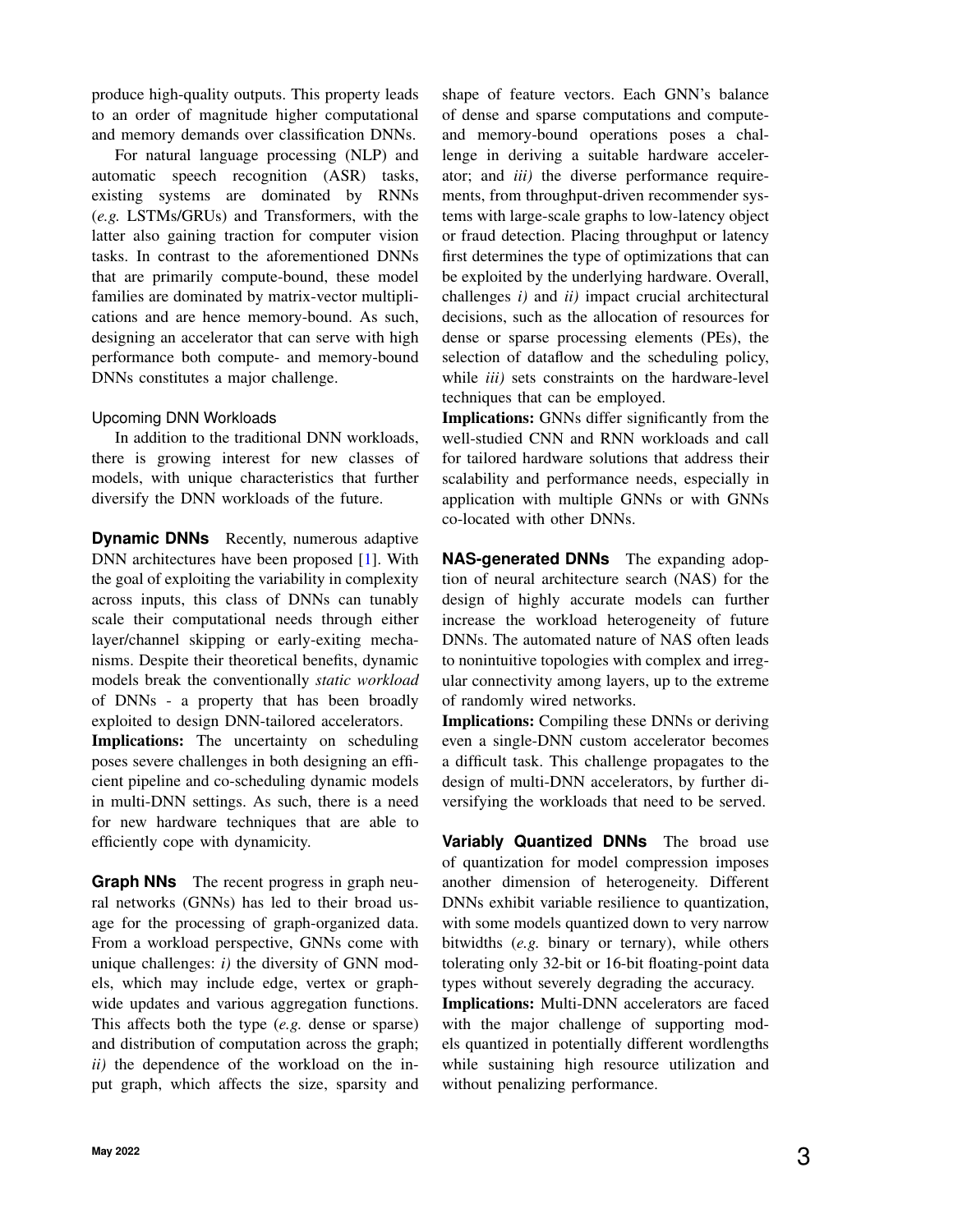<span id="page-3-0"></span>

| Accelerator                |           | Year Platform Workloads    | Workload-based H/W Customization H/W Reconfiguration Scheduling |                    |               |
|----------------------------|-----------|----------------------------|-----------------------------------------------------------------|--------------------|---------------|
| f-CNN <sup>x</sup> $[2]$   | 2018 FPGA | <b>CNNs</b>                | <b>Static</b>                                                   |                    | <b>Static</b> |
| PREMA <sup>[3]</sup>       | 2020 ASIC | CNNs/RNNs/Dynamic RNNs $X$ |                                                                 | Preemption/Dynamic | Dynamic       |
| AI-MT $[4]$                | 2020 ASIC | CNNs/RNNs                  |                                                                 | Preemption/Dynamic | Dynamic       |
| Planaria <sup>[5]</sup>    | 2020 ASIC | CNNs/RNNs                  |                                                                 | Hardware/Dynamic   | Dynamic       |
| $FGSpMt-NPU [6] 2021 ASIC$ |           | CNNs/Transformers          |                                                                 | Hardware/Dynamic   | Dynamic       |
| Herald <sup>[7]</sup>      | 2021 ASIC | CNNs/RNNs/Segmentors       | Static                                                          |                    | Static        |

Table 1: Comparison of Multi-DNN Accelerators

Overall, the rapid algorithmic progress from the ML community requires future-proof solutions that can be re-used by both the already existing diverse models and the future generations of DNNs. Importantly, such hardware solutions need to handle the often-contradictory characteristics that these workloads impose to their accelerators. At the same time, as high performance often requires customization, architects of multi-DNN accelerators are challenged with finding a balance between programmability and customization.

# **2.2 Performance Criteria**

Despite having a few *common* performance criteria with single-DNN accelerators, the nature of multi-DNN hardware architectures comes with an additional set of *distinct* metrics.

Common metrics comprise *i)* hardwareoriented metrics, including area in mm<sup>2</sup> for ASICs or resource consumption for FPGAs affecting form factor and cost, total spent energy in joules (J) that affects battery life or electricity bills, and peak power consumption in watts (W) which has a direct impact on the thermal design and cooling requirements of the system; and *ii)* user-oriented metrics for single DNNs, such as the quality of service (QoS) experienced by a single user or DNN, expressed as servicelevel agreement (SLA) violation rate; the SLA typically defines either latency or throughput targets. Moreover, an important user-level metric constitutes the model *accuracy*, which becomes especially relevant when approximate computing techniques are introduced.

Distinct metrics for multi-DNN systems also involve hardware- and user-oriented metrics. Hardware-oriented metrics include the combined *system throughput* (STP) in inferences per second (inf/s) aggregated across all DNNs which indicates the utilization efficiency of the accelerator; and the *execution time improvement* (speedup) per DNN over a baseline that quantifies the benefits of a multi-DNN accelerator over its single-DNN counterpart. User-oriented metrics include the *normalized turnaround time* (NTT) and its arithmetic *average* (ANTT) that capture the slowdown of a DNN due to the multi-DNN co-location compared to its exclusive execution; and *fairness*, in both its priority-agnostic and priority-aware versions, that assesses how well the resources are balanced. This extended set of metrics play a crucial role in deployability and hence call for new methodologies that optimize them when designing multi-DNN accelerators.

### 3 DESIGNING A MULTI-DNN ACCELERATOR

Recently, a handful of works have paved the way towards a new class of multi-DNN hardware acceleration architectures (Table [1\)](#page-3-0). Key design decisions comprise *1)* the inter-DNN parallelization strategy, *2)* the design of the DNN engine, and *3)* the scheduling policy.

#### **3.1 Inter-DNN Parallelization Strategy**

The parallelization strategy dictates how DNNs are allowed to utilize the resources of the accelerator. We taxonomize the different approaches based on whether they exploit temporal or spatial parallelism, as follows:

**Time-multiplexing** On the one end of the spectrum lie time-multiplexing schemes [\[3\]](#page-8-2). In this case, a *single DNN* occupies the full resources of the accelerator (**Figure [2a](#page-4-0)**), consisting of both the PEs and the off-chip memory bandwidth. This approach confines the optimization to the scheduling level, with systems such as PREMA [\[3\]](#page-8-2) leveraging preemptive policies with execution time prediction to yield optimized multi-DNN schedules.

An enhancement over strict exclusive access comprises *inter-DNN pipelining* [\[4\]](#page-8-3), allowing the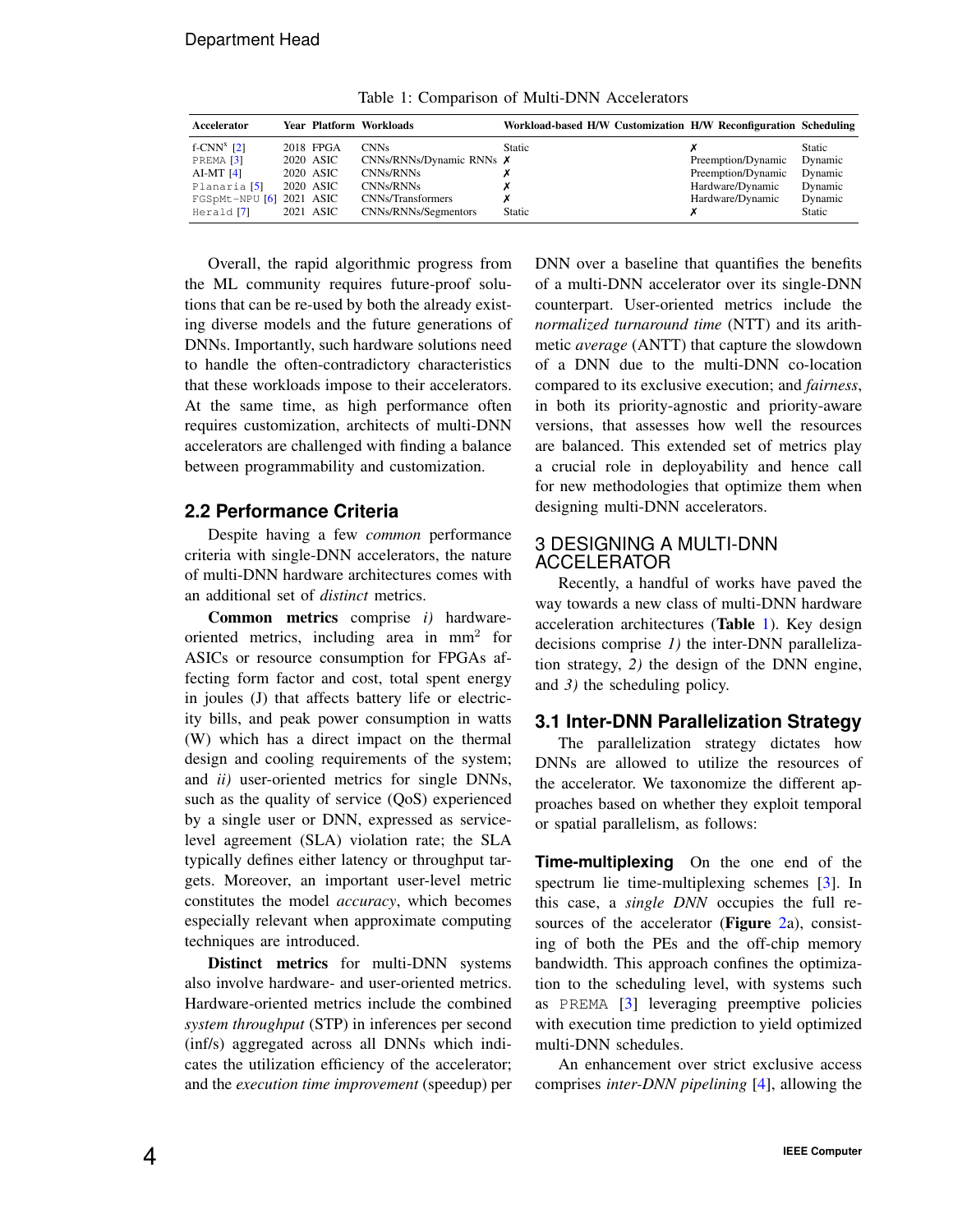<span id="page-4-0"></span>

Figure 2: Design space of multi-DNN accelerators.

occupancy of the PEs by one DNN and the memory bandwidth by another. Systems such as AI-MT [\[4\]](#page-8-3) overlap the computation of computebound layers from one DNN with the communication of memory-bound layers from another. This approach aims to eliminate resource idleness by maximizing the sustained utilization of both PEs and off-chip memory bandwidth.

Overall, time-multiplexing strategies focus on optimizing the scheduling and require minimal to no changes at the hardware level to support the execution of multiple DNNs. As such, they need to be used in cases where existing accelerators are to be used or hardware modifications are costly.

**Spatial Co-location** An orthogonal approach to inter-DNN time-multiplexing is their spatial co-location. Under this approach, multiple DNNs occupy different parts of the accelerator and their execution progresses in parallel. So far, two main design paradigms have been proposed: *i) dynamically composable engines* and *ii) statically instantiated heterogeneous engines*.

The first line of work has focused on designing reconfigurable architectures that allow the dynamic composition of engines to build larger processing blocks (Figure [2b](#page-4-0)). This technique can be applied either by combining coarse systolic arrays with a *uniform* shape [\[5\]](#page-8-4) or at a finer-grained manner using *varying-sized* systolic arrays [\[6\]](#page-8-5). In both of these cases, *resource partitioning* decisions are made *at run time* based on the DNNs that are co-located at any time instant.

Another stream of work has proposed the static instantiation of heterogeneous engines. Key behind this family of approaches is the assumption that the target set of DNNs is known *a priori* and hence this information can be exploited to further customize the multi-DNN accelerator *at design time*. Herald [\[7\]](#page-8-6) capitalizes upon the fact that different layers map more optimally on designs that exploit different dataflows (*e.g.* weights vs output stationary) and places up to three *predefined sub-accelerators* with *different dataflows* on the same chip (Figure [2c](#page-4-0)). The sub-accelerators are allocated computational and bandwidth resources based on the workloads of the target DNNs and each layer is dispatched to the most appropriate sub-accelerator as determined by the system's scheduler. Overall, this methodology leverages pre-existing accelerator designs that have already-demonstrated merits by treating them as templates. Nevertheless, it restricts the level of hardware customization that can be applied, leading to an end system that has the same characteristics as its sub-accelerators.

Towards higher customizability,  $f-CNN^x$  [\[2\]](#page-8-1) proposes the instantiation of *one custom engine per DNN* (Figure [2d](#page-4-0)). Each engine is tailored to the workload of its DNN and the resource partitioning between engines is optimized at design time. This approach places fairness at the forefront, as all DNNs are executed in parallel and the resource partitioning follows the relative performance requirements of the DNNs, and allows for a finer granularity of control at both the microarchitectural and resource allocation levels.

Compared to solely using time-multiplexing, spatial co-location approaches are more invasive as they require a complete change of the underlying hardware design. Nonetheless, the hardware modifications often come with increased perfor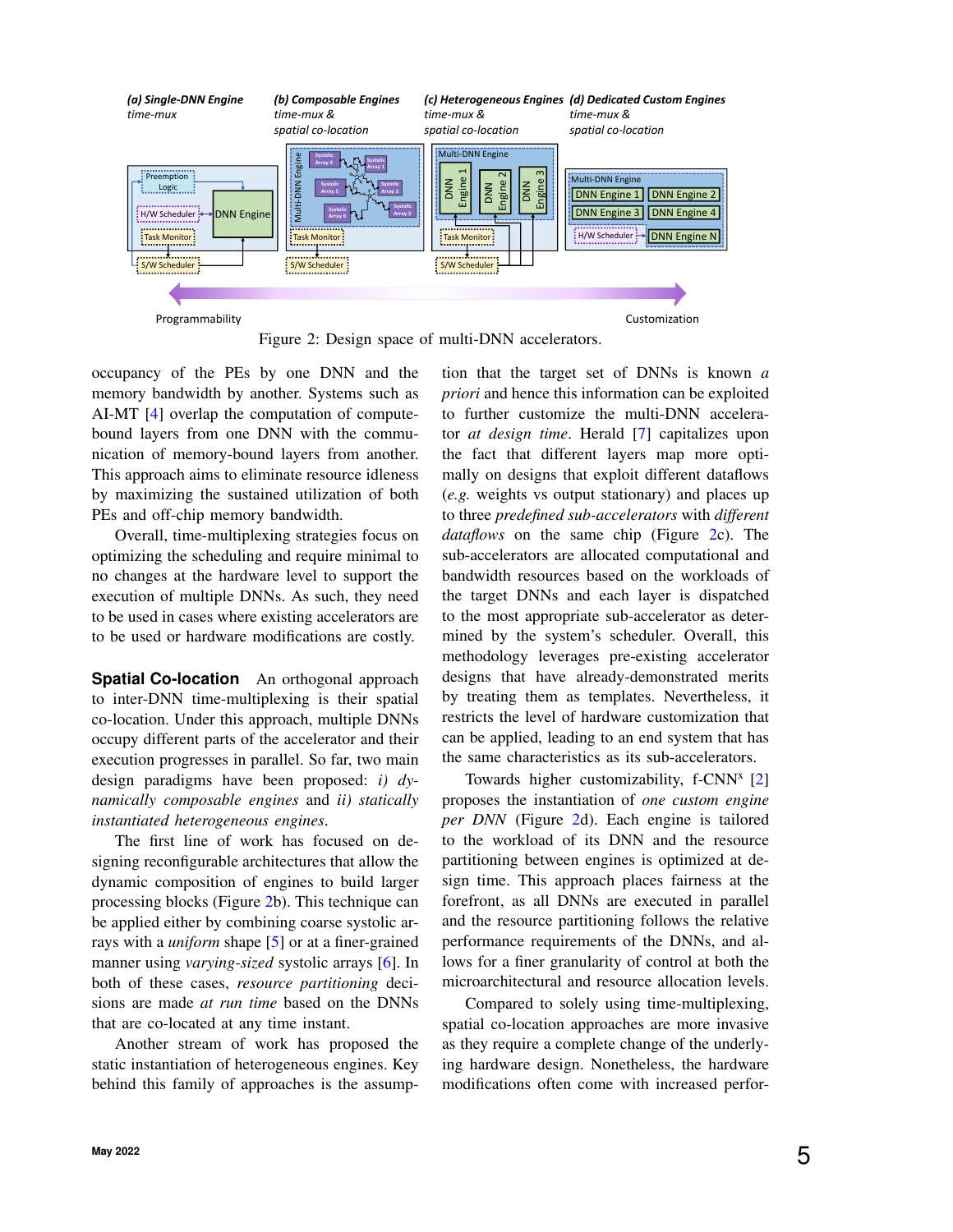mance and efficiency [\[2\]](#page-8-1), [\[5\]](#page-8-4)–[\[7\]](#page-8-6).

#### **3.2 DNN Engine Microarchitecture**

Two main DNN engine paradigms have emerged that aim at different objectives. The first paradigm aims to efficiently make *existing* DNN accelerators support multiple DNNs. The second focuses on designing *custom* accelerators, explicitly optimized for multi-DNN execution.

**Enhancing Existing Architectures** With the wider availability of DNN accelerators, a few works have proposed enhancements that lightly modify the existing single-DNN hardware architectures to enable multi-DNN execution. Typically, the core DNN engine comprises a single processing engine that adopts a fixed dataflow and is time-shared between (sub-)layers. PREMA [\[3\]](#page-8-2) introduces a preemption module that resides next to the core DNN engine (*Preemption Logic* in Figure [2a](#page-4-0)) and is responsible for efficiently enforcing a preemptive scheduling policy. The scheduling decisions are made from a software runtime, which in turn configures the hardware preemption module. Bringing more functionality into hardware, AI-MT [\[4\]](#page-8-3) introduces a hardware scheduler that constantly monitors the state of the DNN engine and makes scheduling decisions to coordinate the execution (*H/W Scheduler* in Figure [2a](#page-4-0)). The scheduler consists of a state machine that implements the AI-MT's scheduling algorithm, together with the supporting data structures. As such, after an initial configuration upon the system startup, AI-MT's multi-DNN scheduling takes place fully in hardware without the mediation of software.

**Devising Custom Architectures** When designing custom architectures for multiple DNNs, the spatial co-location strategy dominates as it opens an additional optimization dimension. Dynamically composable engines introduce omnidirectional connections between the PEs of each systolic array (Figure [2b](#page-4-0)). This is implemented by means of lightweight switches that select the inputs and direct the outputs of each PE. Planaria [\[5\]](#page-8-4) considers uniformly sized systolic arrays and groups them into multiple pods. All arrays within a pod share the same on-chip memory and are connected via a crossbar, while the pods communicate through a bi-directional ring bus. This hierarchical organization enables the efficient cooperation between same-pod arrays and does not penalize the clock frequency.

Despite its merits, the arrays' uniform size restricts the customization potential and can lead to underutilization. To counteract this, FGSpMt-NPU [\[6\]](#page-8-5) proposed the dataflow-mirroring technique. Instead of composing fixed-sized arrays into larger structures, this scheme combines individual rows and columns of the arrays to build arbitrarily sized blocks. To enable this functionality, the PEs are equipped with additional switches towards all four adjacent PEs.

Statically selected and coarse heterogeneous engines rely on the utilization of preexisting accelerator designs (Fig. [2c](#page-4-0)). Exemplified by Herald [\[7\]](#page-8-6), this design treats pre-existing accelerators as building blocks with different dataflows that operate on different DNNs in parallel and are connected to a shared on-chip buffer through a network-on-chip (NoC). This approach focuses on the allocation of resources and bandwidth between the selected accelerators, without the need for new hardware modules.

Further towards customizability, statically selected and highly customized heterogeneous engines are derived fully based on the workload characteristics of the target set of DNNs and the per-DNN performance requirements (Figure [2d](#page-4-0)). As manifested in  $f$ -CNN<sup>x</sup> [\[2\]](#page-8-1), the DNN engines follow a streaming design, *i.e.* instead of using a single processing engine that is time-shared across layers, each engine can have an arbitrary pipeline of coarse stages with DNN layers being pipelined. The stages of the pipeline, the connectivity with each other and the resource allocation across stages can be customized to the given DNN. To coordinate the operation of the multiple DNN engines,  $f$ -CNN<sup>x</sup> introduces a hardware scheduler (*H/W Scheduler* in Figure [2d](#page-4-0)) that deterministically allocates off-chip memory bandwidth to the engines. Overall, the design of each engine, the resource partitioning across them and the memory bandwidth allocation are cooptimized statically at design time, leading to a full-custom accelerator for a given set of DNNs.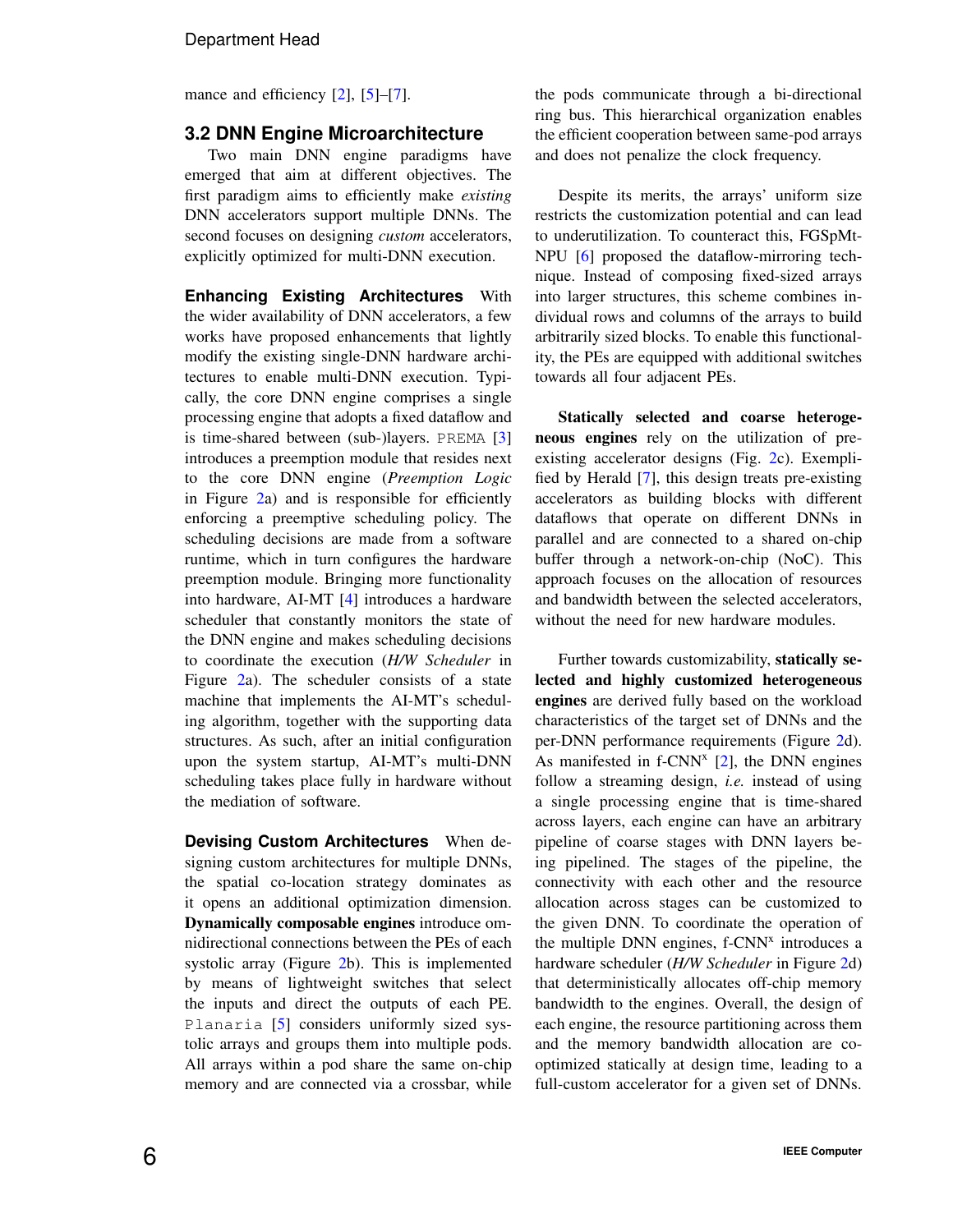#### **3.3 Scheduling Algorithms**

The scheduling algorithms can be classified along three dimensions: *i)* whether they happen statically at design time or dynamically at run time, *ii)* whether they control the temporal or spatial mapping and the resource partitioning, and *iii)* whether they are hardware- or software-based.

**Static vs. Dynamic Scheduling** Depending on the high-level objectives of the use-case, static or dynamic scheduling is more appropriate. Systems that prioritize flexibility tend to adopt dynamic scheduling. This approach allows new DNN inference tasks to be served and resources to be re-allocated based on the completed and currently running DNNs. As a result, accelerators that rely on time-multiplexing [\[3\]](#page-8-2), [\[4\]](#page-8-3) or employ dynamically composable engines [\[5\]](#page-8-4), [\[6\]](#page-8-5) utilize dynamic schedulers, running either in software  $[3]$ ,  $[5]$ ,  $[6]$  or hardware  $[4]$ .

On the other hand, hardware designs that favor customization to deliver high performance adopt static scheduling. In this case, the set of target DNNs has to be known *at design time* in order to generate an optimized execution schedule. At run time, the static schedule is implemented through the control of software [\[7\]](#page-8-6) or a dedicated hard-ware module [\[2\]](#page-8-1). The merits of this approach is that more optimization opportunities can be exploited, *e.g.* some layers can be suboptimally scheduled in order to obtain higher performance globally [\[7\]](#page-8-6), and actual performance is more predictable due to the deterministic schedule and the lack of cross-DNN interference. Additionally, the fixed nature of the schedules makes this approach suitable for fixed-purpose systems or when workloads change across long time scales, such as autonomous vehicles and mobile robots.

**Scheduling Decisions** Different systems place a varying level of complexity to their scheduler. Accelerators that do not modify the core DNN engine tend to employ more sophisticated algorithms, such as PREMA's preemptive policy [\[3\]](#page-8-2) and AI-MT's earlyeviction method [\[4\]](#page-8-3). In this setting, the scheduler determines which (sub-)layer of which DNN is to run next on the fixed DNN engine, and optionally can launch the concurrent data transfer for the (sub-)layer of another DNN to utilize the off-chip memory bandwidth more fully.

In contrast, systems that focus more on spatial co-location and optimizing the processing engine tend to adopt *heuristic* algorithms which determine both the temporal and the spatial mapping of DNNs [\[5\]](#page-8-4)–[\[7\]](#page-8-6). For instance, the schedulers of Planaria [\[5\]](#page-8-4) and FGSpMt-NPU [\[6\]](#page-8-5) dynamically determine the composition of engines, effectively re-allocating the available resources among DNNs when an inference task finishes or a new one arrives. Alternatively, the scheduler in [\[7\]](#page-8-6) jointly determines a static layer order of execution and task-to-engine mapping to orchestrate the processing of its diverse DNN engines. An exception to heuristic approaches is  $f-CNN^x$  [\[2\]](#page-8-1) which imposes deterministic, hardware-controlled policies based on a cyclic scheduling formulation. However, this approach is feasible in use-cases where the DNNs and their performance requirements are fixed and known before deployment.

#### 4 THE ROAD AHEAD

**Customization vs. Programmability** Peak performance is often reached through fine-grained customizability  $[2]$ ,  $[7]$  at the cost of a new design cycle when a different set of DNNs is targeted. This approach is feasible under three settings: *i)* hardware reconfigurability, *ii)* design automation, and *iii)* slow rate of change of application.

When reconfigurable platforms, such as FPGAs, are targeted, the fabric can be reprogrammed with a different design within a few 100s of milliseconds in the occurrence of a new set of DNNs. This can be observed in the FPGAbased flow of  $f$ -CNN<sup>x</sup> and constitutes a key difference to ASIC-based solutions where a new chip must be fabricated to adopt a new hardware design. Similarly, deriving a new hardware design for each set of DNNs requires scalable multiple DNNs-to-hardware design flows that *automate* the accelerator generation process [\[2\]](#page-8-1), [\[7\]](#page-8-6) and remove the need for excessive engineering hours. Finally, a slow rate of change in applications, *e.g.* the set of DNNs and their performance requirements, is often required to justify the customization with respect to specific DNNs. This setting is currently present in *single-purpose embedded systems*, such as mobile robots, where the multiple concurrent tasks largely remain constant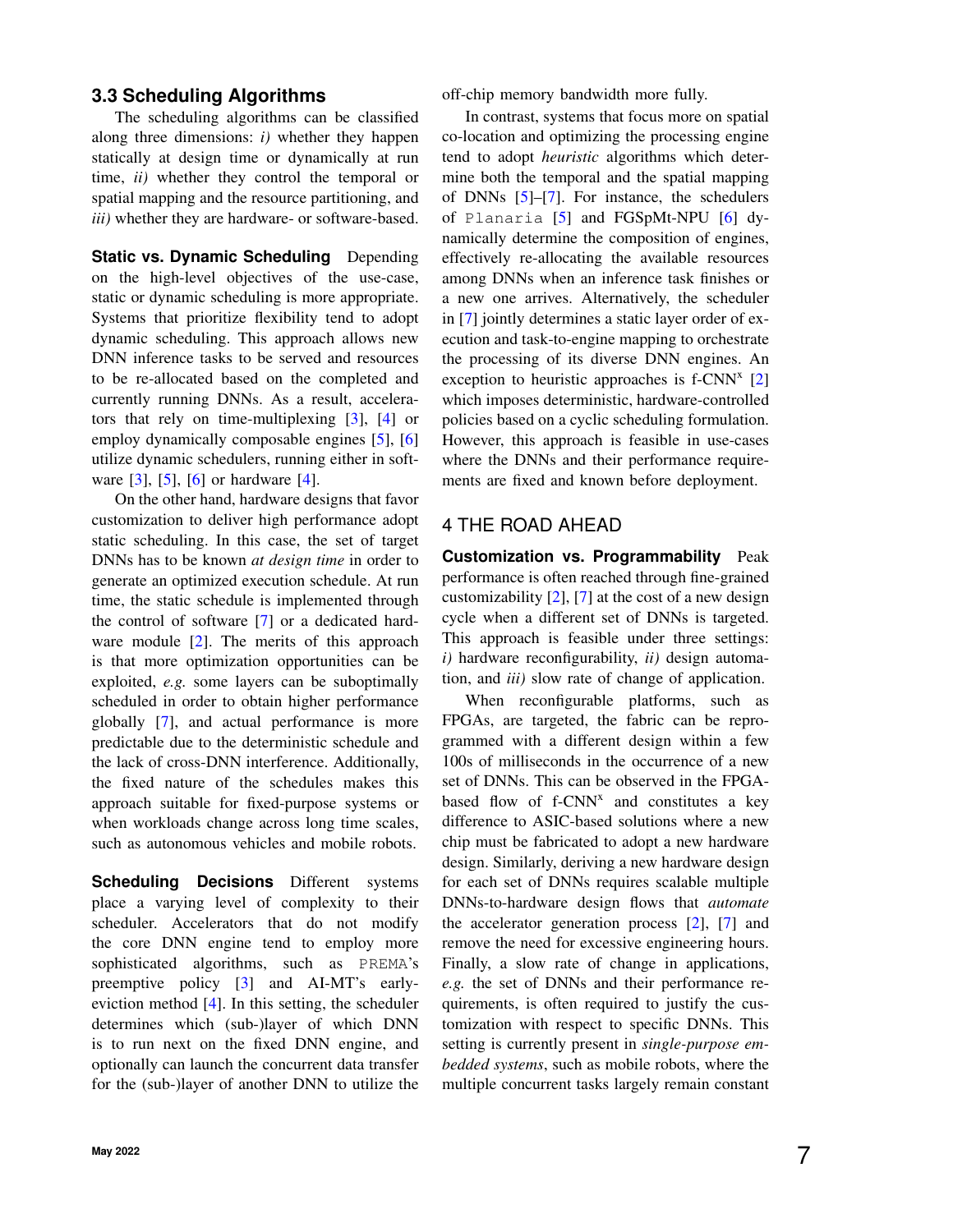in the long term, but does not apply to *cloudbased systems*, where the DNN workloads that need to be served evolve continuously.

On the other end, ASIC-based solutions require future-proof designs that can amortize the high upfront fabrication cost through reuse of the chip across broad DNN workloads. To enable this, existing approaches either coschedule diverse DNNs with complementary workload properties [\[3\]](#page-8-2), [\[4\]](#page-8-3) (*e.g.* memory-bound RNNs and compute-bound CNNs) or introduce *soft* hardware reconfiguration, through softwareprogrammable switches  $[5]$ ,  $[6]$  that do not require hardware changes.

The current design flows adopt a strict stance with respect to workload-based customization (Table 1); they either re-design the accelerator [\[2\]](#page-8-1), [\[7\]](#page-8-6) or they utilize a fixed hardware architecture for all cases  $[3]$ – $[6]$ . As such, new methodologies that balance *hard design-time customization* and *soft run-time programmability* based on the target use-case can provide a more universal design approach that covers a more comprehensive design space. With the increased design space comes aggravated optimization complexity and hence research is required into developing efficient methodologies that yield high-performance multi-DNN accelerators.

#### **Approximate Computing for Multiple DNNs**

Another direction for enhancing the performance and energy efficiency of multi-DNN accelerators is through approximation-based techniques [\[8\]](#page-8-7). Such schemes, equivalently interpreted as a form of model compression, include techniques, such as low-precision quantization, data- [\[9\]](#page-8-8) and weights-reduction  $[10]$  methods, that would be applied in a *non-uniform manner* across the DNNs based on the degree of approximation tolerated by each DNN before degrading its accuracy below a user-defined acceptable level.

For multiple DNNs, we envisage the new paradigm of *cross-DNN approximate computing* which entails methods that exploit *cross-DNN redundancy*, *workload commonalities* or *differences in resilience to approximation* across the models. Although a few works have looked into such methods in the multi-DNN context, including dynamically scalable DNNs [\[11\]](#page-8-10) and cross-DNN weights sharing [\[12\]](#page-8-11), these are tailored for general-purpose processors and do not allow for hardware-level optimizations.

An early approach in this direction was presented in [\[13\]](#page-8-12) in the context of multi-LSTM applications. The proposed scheme tunably decomposes the weight matrices of multiple LSTM models and represents them with a shared lowrank representation. The degree of decomposition is jointly optimized with the underlying accelerator design, to yield a multi-LSTM hardware architecture that fully capitalizes over the theoretical gains of the induced approximations.

In general, general-purpose processors struggle to materialize the benefits of approximate computing approaches. This is often the case due to the workload irregularity caused by approximations (*e.g.* fine-grained DNN pruning) or the need for specialized processing units (*e.g.* lowprecision data types). Custom-built multi-DNN accelerators can play a key role in enabling the development of new cross-DNN approximate algorithms that lead to controlled accuracy drop and high processing speed.

**Multi-DNN Model-Hardware Co-design** Towards extracting both maximum performance and accuracy, model-hardware co-design approaches have begun to gain traction. Codesign allows us to exploit shared trade-offs between model and hardware in order to develop higher-performing end-to-end systems. Despite the increased range of optimization opportunities, this approach also comes with a large design space that is not trivial to navigate, hence calling for principled and scalable solutions.

In the context of multiple DNNs, co-design methodologies need to consider the multiple AI tasks of an overarching application and design from scratch both the DNN models and the multi-DNN accelerator. An early work in this direction is ASICNAS [\[14\]](#page-8-13). To tackle the exponential design space, ASICNAS treats a set of pre-defined hardware architectures as templates, and considers only these in its search. ASICNAS' approach demonstrates  $2 \times$  energy reduction with less than 1.6 percentage points accuracy drop, showcasing the potential of co-design schemes in pushing further the performance of multi-DNN systems.

Nevertheless, the primary challenge that obstructs co-design methods is still standing: the